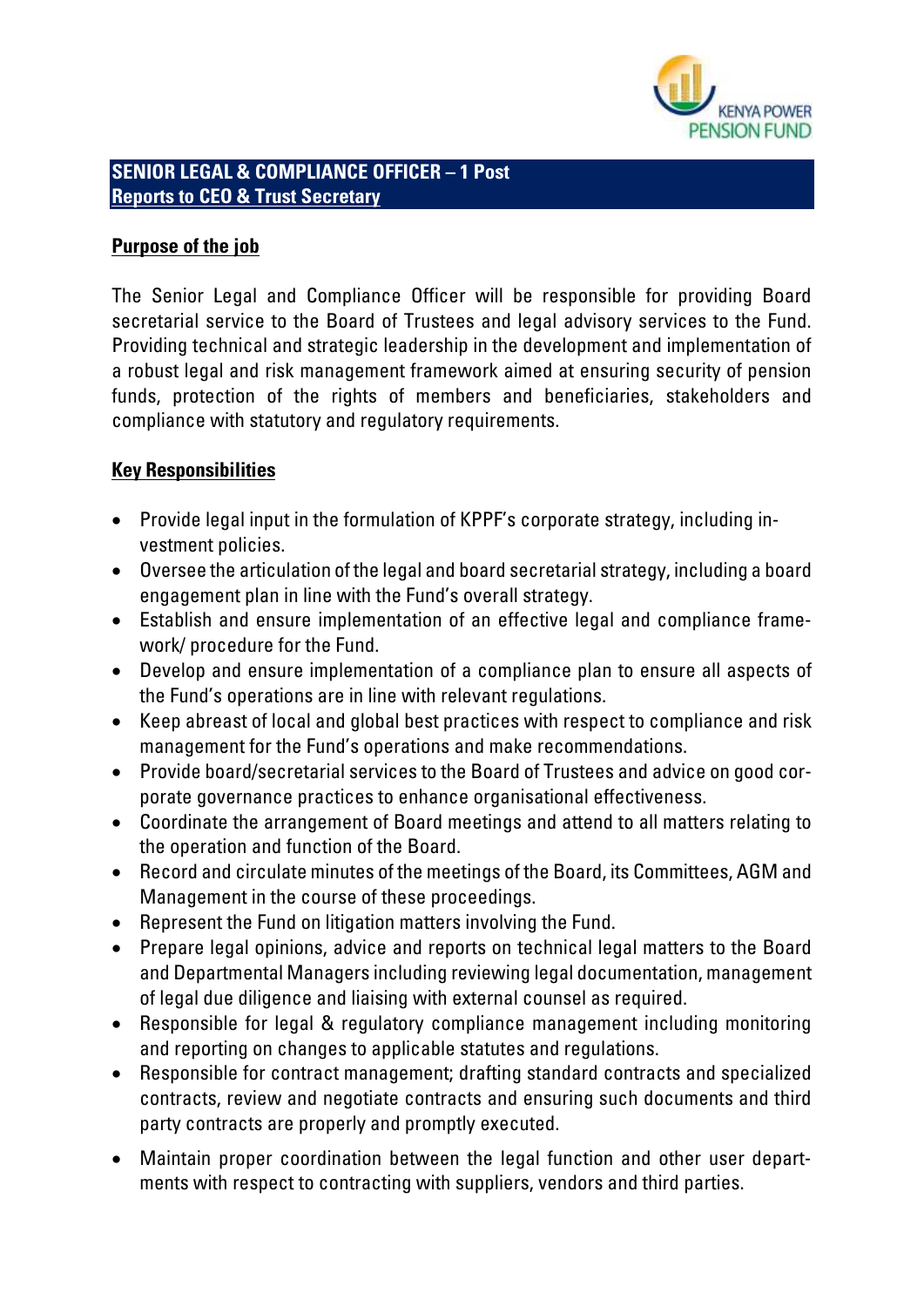

- Develop a Risk Management Framework and continuously assess and evaluate risks and identify mitigation mechanisms.
- Oversee the audits of policy and compliance to standards in the Fund's operations including liaison with internal and external auditors.

# **Candidate Profile**

The job holder should possess the following minimum qualifications:

- Bachelor's Degree in Law from a recognised University.
- Advocate of the High Court of Kenya
- Relevant Professional qualification e.g. CPS (K)
- Six (6) years' post admission experience in providing a corporate legal office of a medium or large size organisation with at least three (3) years at management level.
- A Master's Degree in related discipline and board secretarial services experience will be an added advantage.
- Risk management and compliance experience with knowledge of current best practices and trends.

In addition, candidates should demonstrate the following personal traits and competencies:

- Strong leadership skills to foster teamwork; develop and motivate staff, resolve conflicts as well as ability to provide direction, guidance, momentum and vision in order to achieve the Fund's objectives.
- High-level interpersonal and cross-cultural skills, including ability to build consensus, alliances and collaborative relationships with sensitivity to diversity.
- Ability to be forward thinking and use technology and other modern tools to drive decision making and implementation
- Interpersonal and cross-cultural skills, including ability to build collaborative relationships with sensitivity to diversity/inclusion.
- Creativity and innovation skills.
- Critical and analytical thinking and problem-solving skills.
- Interpersonal and cross-cultural skills, including ability to build collaborative relationships with sensitivity to diversity/inclusion.
- Quality focus and attention to detail.
- Good oral and written communication skills.
- Personal motivation and drive exhibited through commitment to hard work, continuous improvement and achievement of goals.